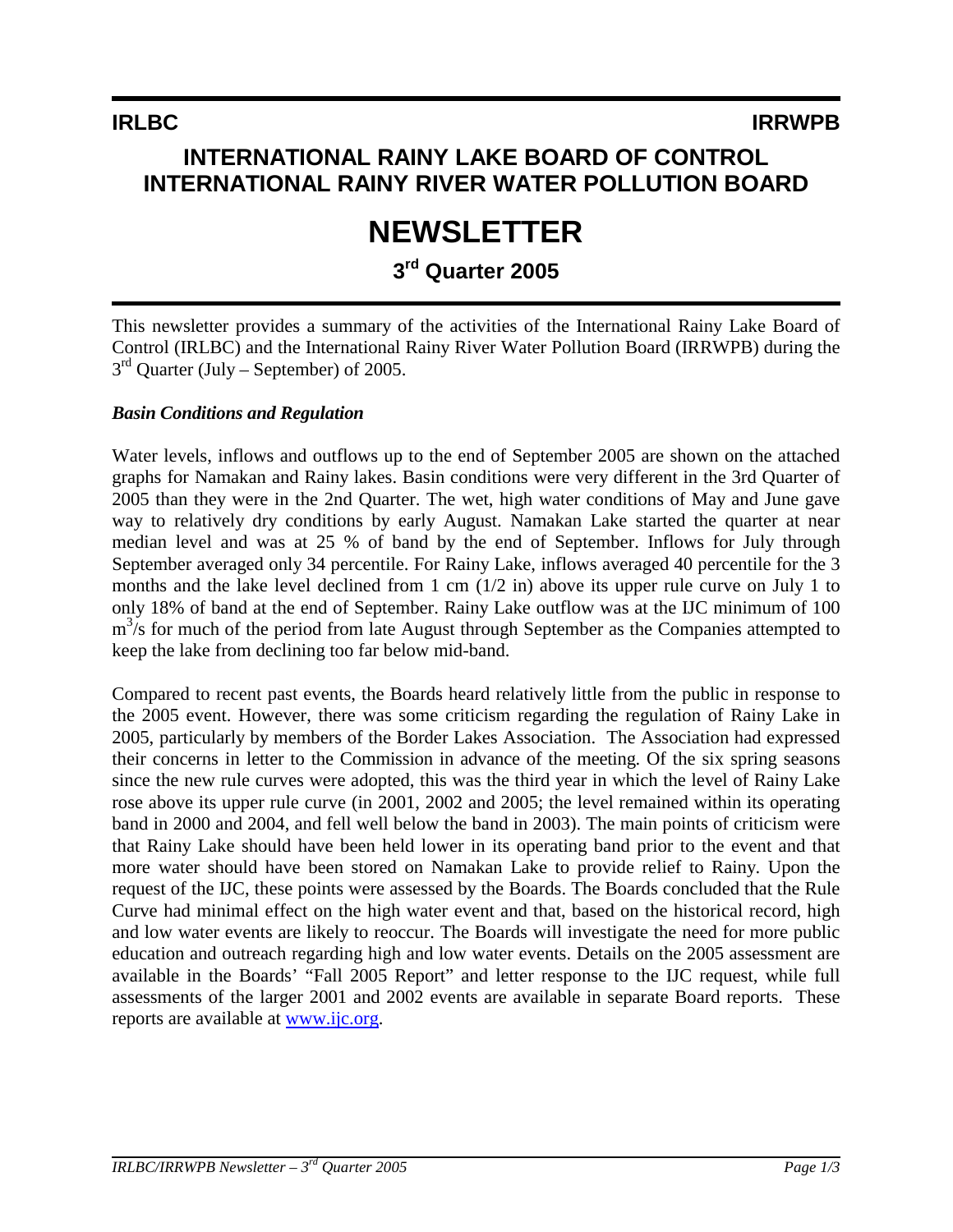#### *Rainy River Hydropower Peaking*

The IJC formally requested in writing on April 14 that the Companies, Boise Paper Solutions and Abitibi-Consolidated Company of Canada (ACCC), voluntarily suspend peaking operations during the spring spawning season from April 15 through June 30. Subsequently, the Companies responded to the Commission indicating an interest in further dialogue on this subject and their belief that there is insufficient scientific evidence with which to make a decision at this time and that any decisions with respect to peaking should not be made without ensuring that adequate scientific investigation has been completed. The IJC requested the Boards to review, by the end of August, the unpublished O'Shea report as recommended in the Boards' "Spring 2005 Report" to the Commission to provide more detail on peaking impacts on the Rainy River that could prove helpful for further dialogue with the Companies. The report is dated January 26, 2005 and is entitled "Recommendation Report From "The Committee On The Environmental Effects Of Peaking On Rainy River". The Boards completed and submitted their review to the IJC on August 31.

#### *Annual Public Meetings*

The Boards held their fourth annual joint public meetings, on July 21 in International Falls, Minnesota at the Rainy River Community College and on July 22 in Stratton, Ontario at the Rainy River First Nation's (RRFN) Kay-Nah-Chi-Wah-Nung Visitors Centre to discuss water issues in the Rainy Lake and Rainy River basin. On July 21 the Boards also met separately with representatives of the RRFN in Stratton to discuss basin water issues and with dam operators (Boise Paper Solutions and Abitibi-Consolidated Incorporated) in International Falls to discuss dam operations and maintenance. IJC Commissioners Allen Olson and Jack Blaney along with several IJC staff were in attendance at these meetings. The meetings provided an opportunity for the public to become acquainted with newly appointed IRRWPB members Jeff Stoner and Nolan Baratono and newly appointed IRLBC member Peter Williams. All three were appointed to their respective boards by the IJC during the first four months of 2005.

At the public meeting in International Falls, the key topic of discussion centered on regulation of Rainy and Namakan lakes since implementation of the 2000 rule curves. There was some criticism regarding the regulation of Rainy Lake in the spring 2005 high water event. The main points of criticism were that Rainy Lake should have been held lower in its operating band prior to the event and that more water should have been stored on Namakan Lake to provide relief to Rainy. The boards also received comments supporting the new rule curves and recognizing improved communications between the IJC, Boards and the public.

At the public meeting in Stratton, discussions focused less on the 2005 spring high water event and more on broader ranging issues. A representative from Crane Lake pointed out the negative impacts of the various choke points (connecting narrows between lakes in the Namakan chain of lakes) on high water levels on Crane Lake during periods of high inflow, and was pleased that a model study of the Namakan chain had been recommended by the Boards under the Watersheds Initiative. Representatives of the RRFN raised concerns about involuntary sanitary sewer bypass flow from the Town of Fort Frances during high water events and the need for improved communication with the RRFN in these situations. The IRRWPB will look into guidelines used during instances of sewer bypass. The May 2001 ACCC untreated effluent spill to the Rainy River was noted in particular, because it occurred at a time when the RRFN was about to release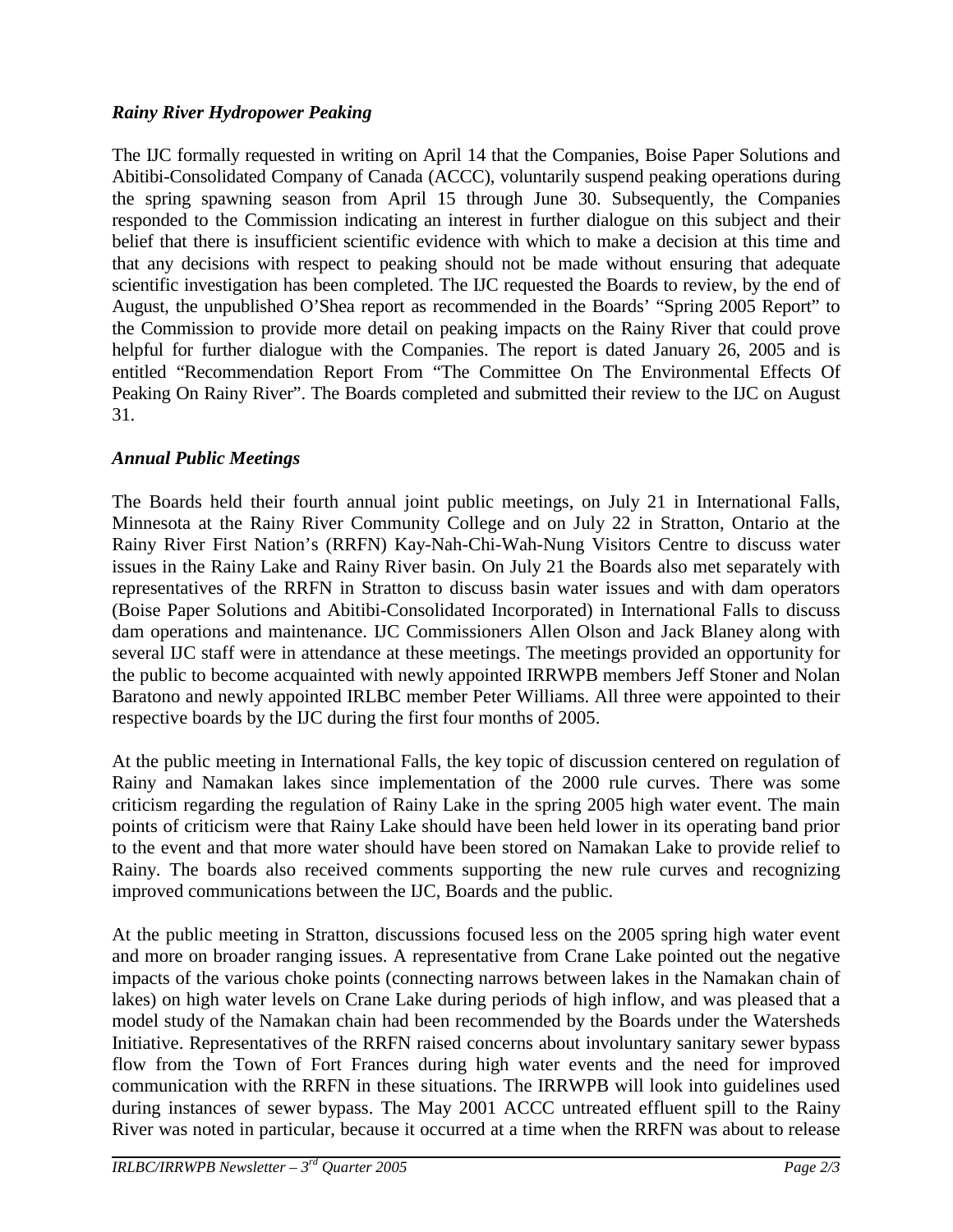Sturgeon fry into the river. The RRFN requested that they be kept abreast of developments at an early stage, regarding the Rainy River peaking review, and that they be included as an advisor to the review. Commissioner Blaney expressed the IJC's commitment to keeping the RRFN informed on the matter.

#### *Board Meetings and Tour Summary*

The Boards held one joint conference call and one joint meeting during this reporting period. The conference call was conducted on August 11. Key topics of discussion included funding for hydraulic modeling of the Rainy River, review of the O'Shea report on Rainy River hydropower peaking and preparation of comments to the IJC, response to an IJC request for comments on a letter to the Commission from the Border Lakes Association concerning 2005 regulation of Rainy and Namakan lakes, coordination of contact information with the Rainy River First Nation (RRFN) and the Fort Frances Area Chiefs Council, preparation of the 3rd Quarter Newsletter, preparations for the Fall semi-annual meeting of the IJC and work on the Boards' Fall 2005 Report to the Commission. Separately, Board and IJC staff held a conference call on June 23, 2005 to discuss and finalize arrangements for the Rainy public meetings and tour scheduled for July 21  $\&$  22. A joint Board meeting was held on July 22 in International Falls in connection with the annual joint public meetings in the basin. The key topics of discussion included improving Board communications with First Nations in the basin, the IJC response to the Border Lakes Association letter and the Boards' review of the O'Shea report on Rainy River hydropower peaking for the IJC.

On September 21-22, several Members of both Boards toured wastewater treatment facilities on the Canadian side of the Rainy River. Facilities visited were those of the Town of Fort Frances, the Abitibi-Consolidated mill, and Rainy River First Nation. A tour of United States facilities is planned for 2006.

*Questions or comments? Contact the Boards' Secretary:*

*Kari Layman USACE - St. Paul District 190 Fifth Street East St. Paul, Minnesota 55101 - 1638 Phone: 612 290-5424 Fax: 612 290-5841 Email: Kari.L.Layman@usace.army.mil*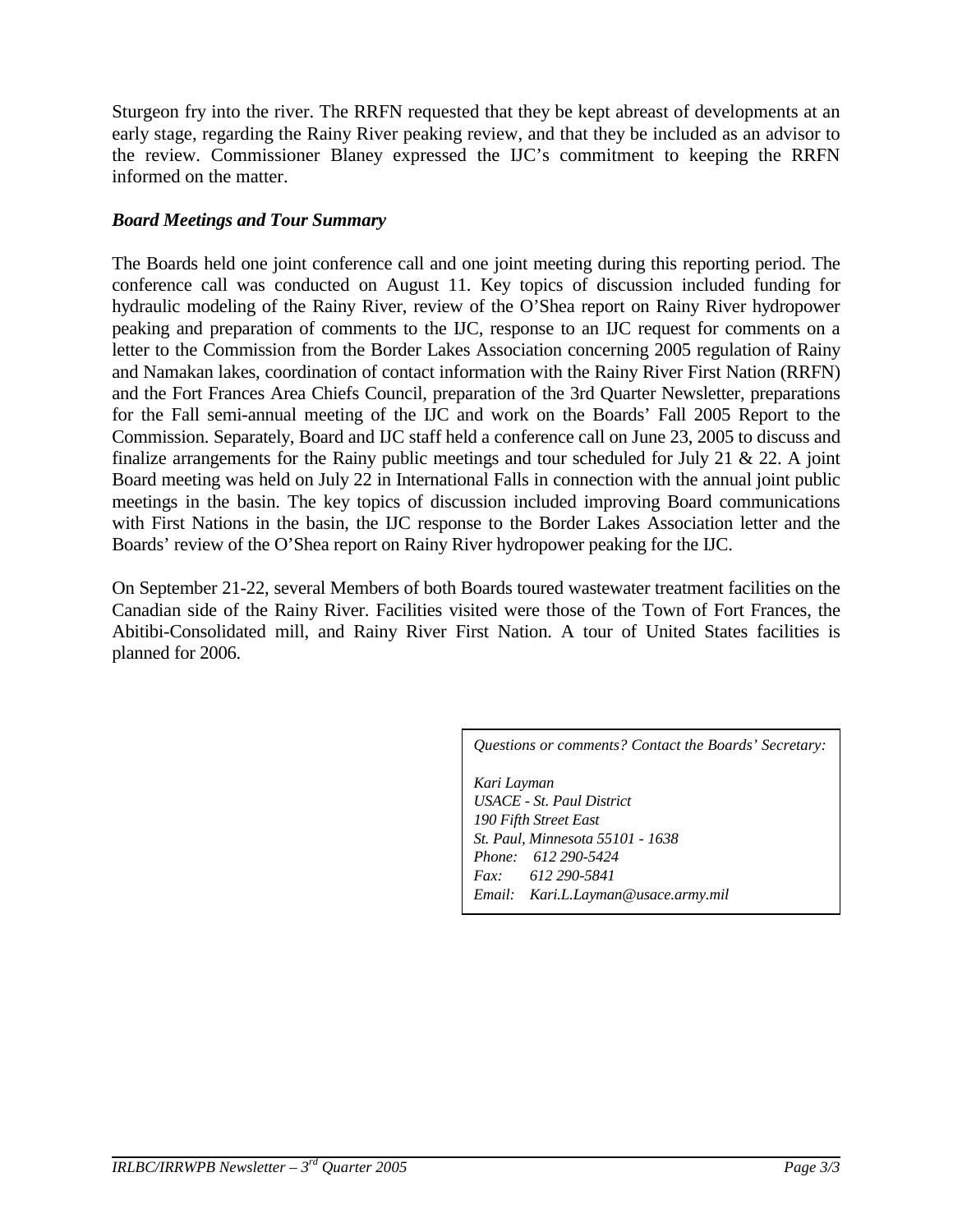

## NAMAKAN LAKE